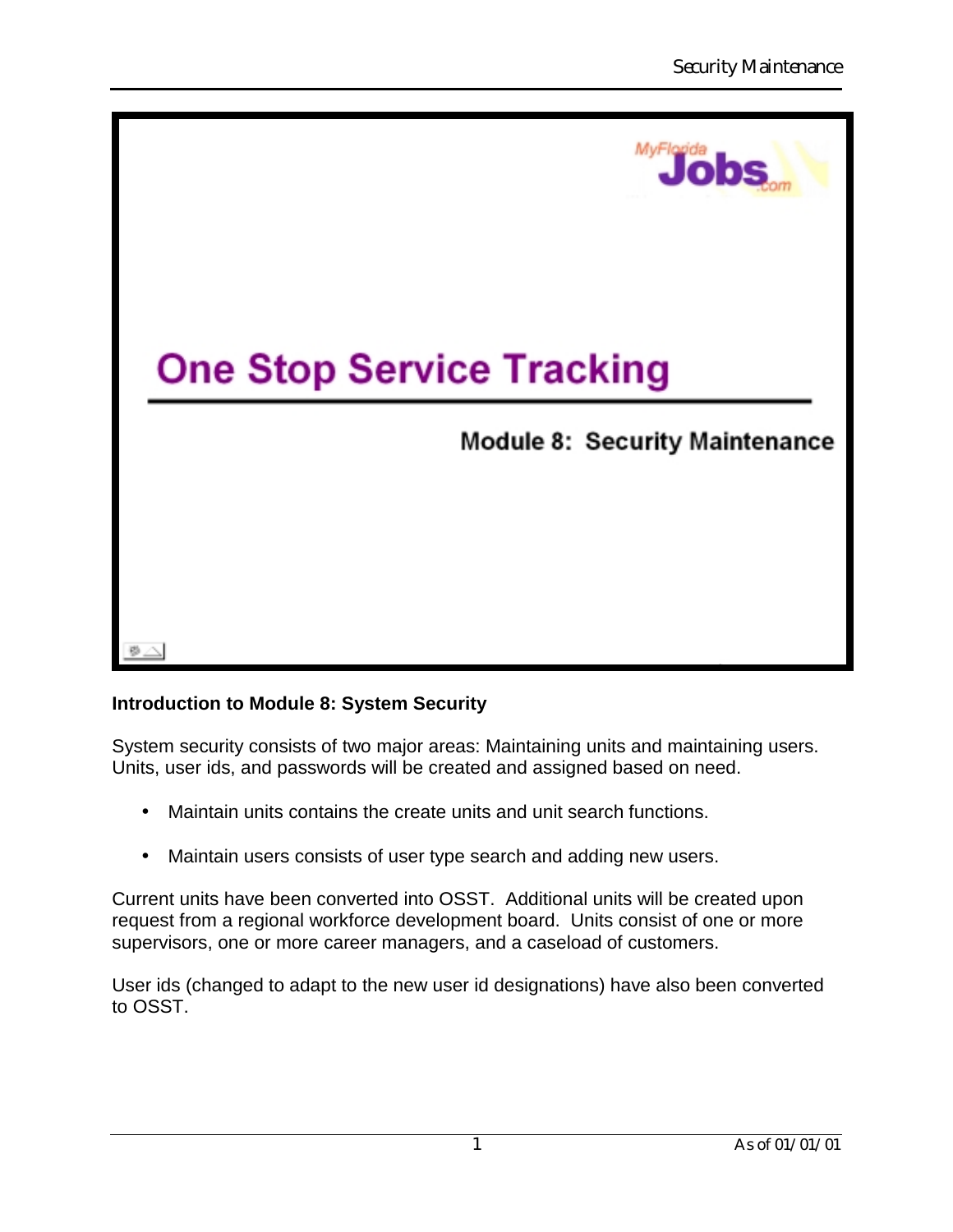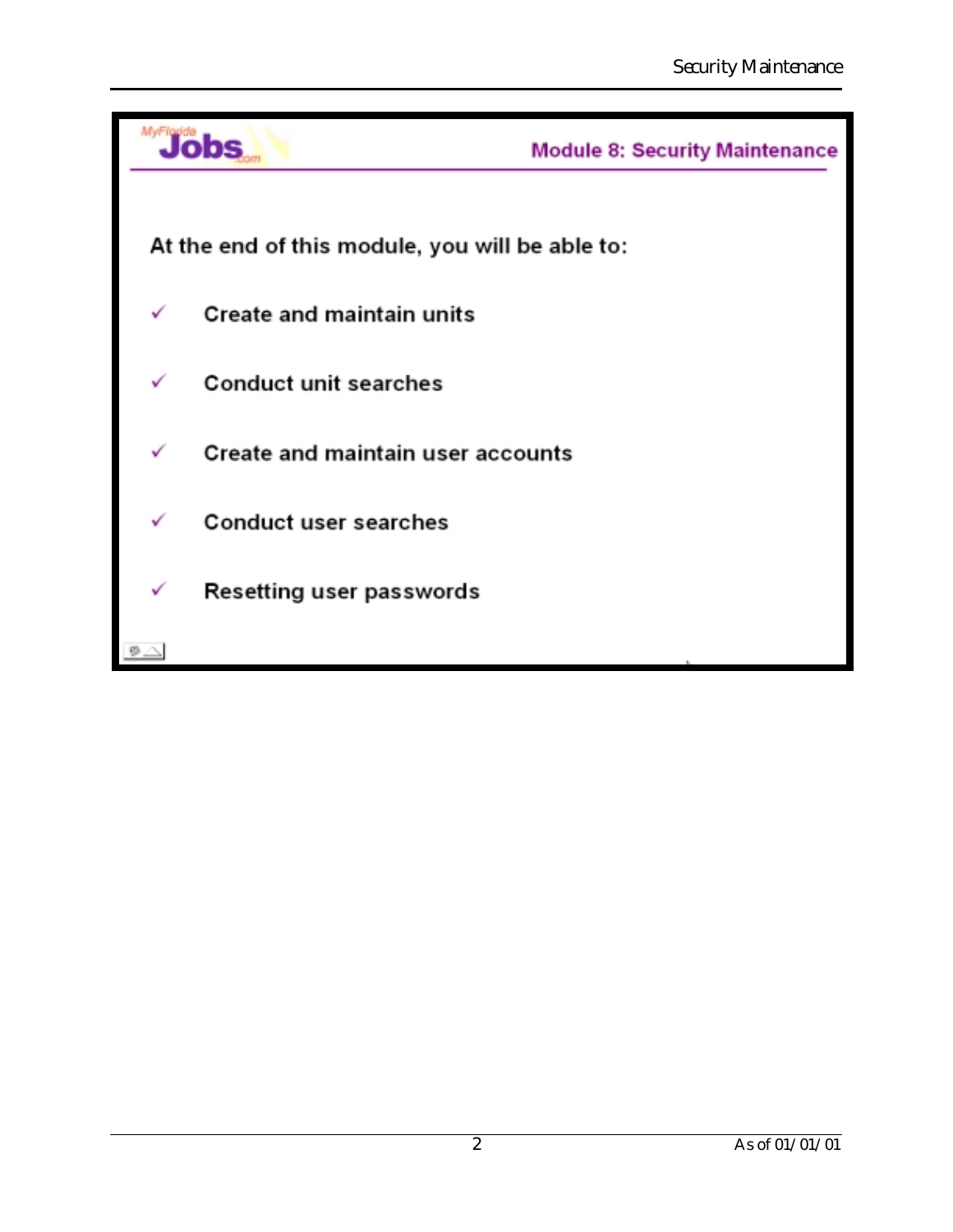

## **Accessing the Security Maintenance pages**

The security maintenance pages will be accessed at a different url than the OSST system. Only security officers will have userid and password access to the Security Maintenance screens.

From the Security Maintenance main page, security officers will be able to access the following functions:

Creating and Maintaining Units

This includes:

- registering new units in the system
- entering unit contact information
- conducting unit searches
- viewing members of a specific unit

#### Creating and Maintaining Users

This includes:

- registering new users in the system (including entering user contact information and setting user type)
- assigning userids and passwords
- editing user privileges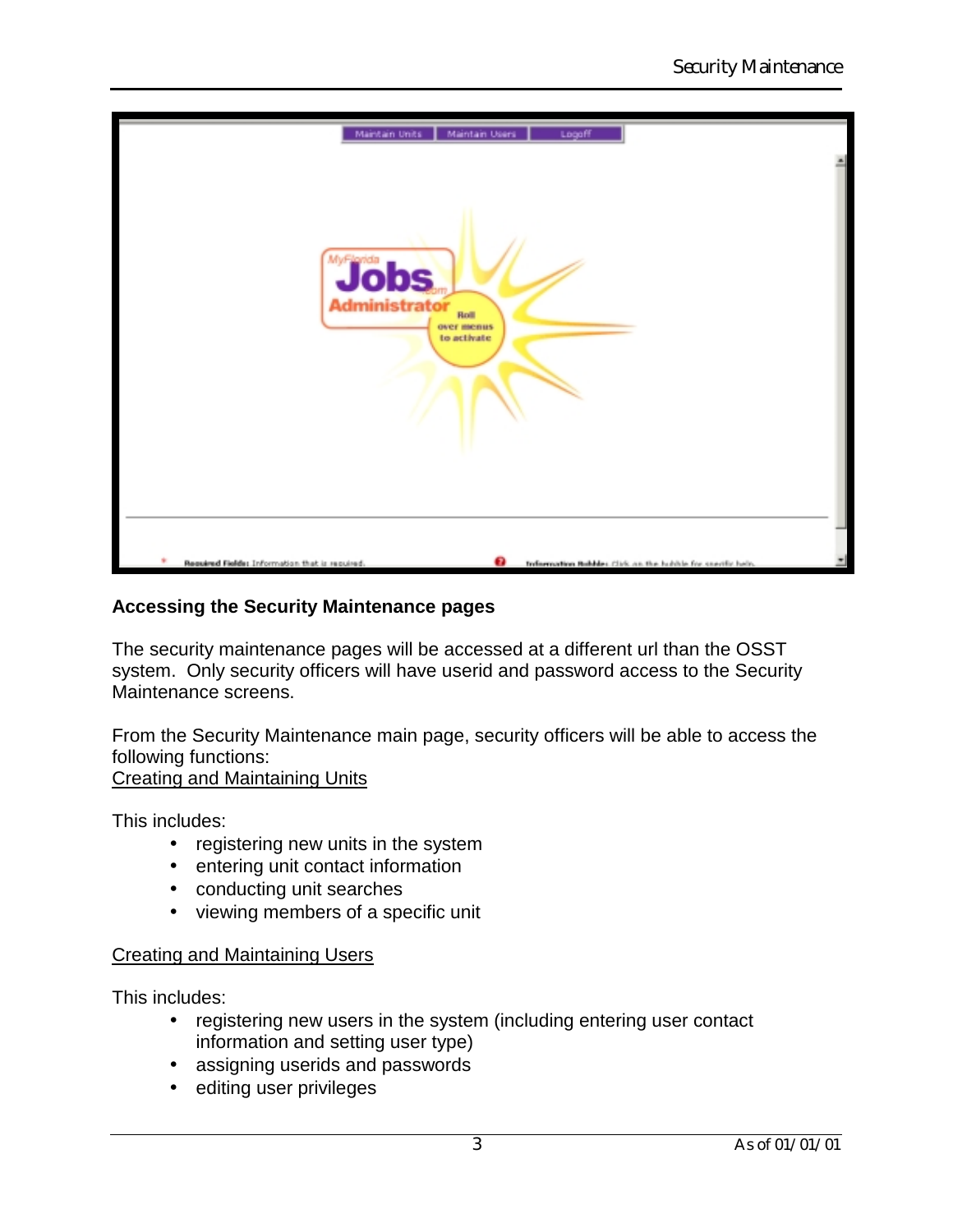Requesting a userid will still need to follow a standard process in each of the regions. For example, it will still be required to complete the necessary paperwork in order to have a user added to the system. The following is a suggested list of steps to follow in requesting a new userid:

- Determine a need for the user to have access to OSST
- Complete your regional security access request form
- Document the access levels that the user should have to determine the user's security profile
- Ensure that the user has been signed up to attend OSST training
- Create user in OSST using the 'Create User' functions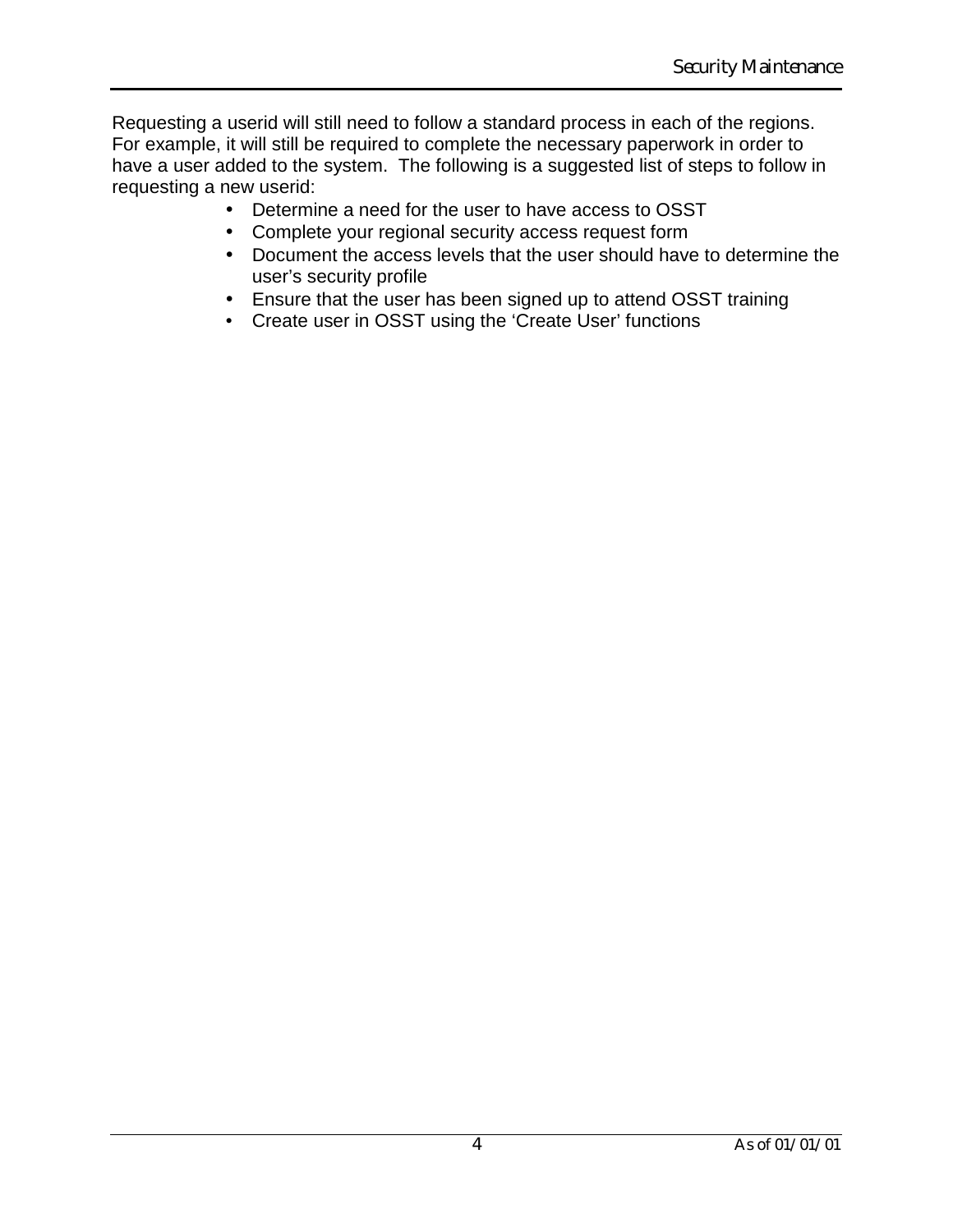|                                 | Maintain Units   Maintain Users   | Logoff                        |  |
|---------------------------------|-----------------------------------|-------------------------------|--|
| <b>New Unit Registration</b>    |                                   |                               |  |
|                                 | County ID                         |                               |  |
|                                 | District ID                       |                               |  |
|                                 | <b>Region ID</b>                  |                               |  |
|                                 | <b>Board Name</b>                 |                               |  |
|                                 | Unit ID                           |                               |  |
|                                 | Unit Name                         |                               |  |
|                                 | Unit Description                  | ×                             |  |
|                                 |                                   |                               |  |
|                                 | Unit Type<br><b>Unit Location</b> | ×                             |  |
|                                 |                                   |                               |  |
| <b>Unit Contact Information</b> |                                   |                               |  |
|                                 | <b>Primary Contact</b>            |                               |  |
|                                 | <b>Address Line1</b>              |                               |  |
|                                 | Address Line2                     |                               |  |
|                                 | City                              |                               |  |
|                                 | State                             | ٠                             |  |
|                                 |                                   | zip<br>$-1$                   |  |
|                                 | E-Mail                            |                               |  |
|                                 | Phone                             |                               |  |
|                                 | Alternate Phone                   |                               |  |
|                                 | Fax                               |                               |  |
|                                 |                                   | Save/Continue   Clear Changes |  |

## **Creating a new unit**

This function is accessed by positioning your mouse pointer over the 'Maintain Units' button at the top of the page and clicking the 'Create Unit' option. Creating a new unit requires the security officer to complete unit registration information (unit details) as well as unit contact information.

## **Associated Procedures: (Navigating from the Security Maintenance Main Page)**

**POSITION** your mouse pointer over the 'Maintain Units' button at the top of the page

**CLICK** 'Create Unit'

**ENTER** the district id

**ENTER** the region id

**SELECT** the county that the unit will be located in from the drop down list (based on the county selected, the district id and region id will be automatically populated)

**ENTER** the board name related to the new unit (e.g., Workforce Board of the Treasure Coast, Hillsborough County Workforce Board, Workforce Central Florida)

**ENTER** the unit id for the new unit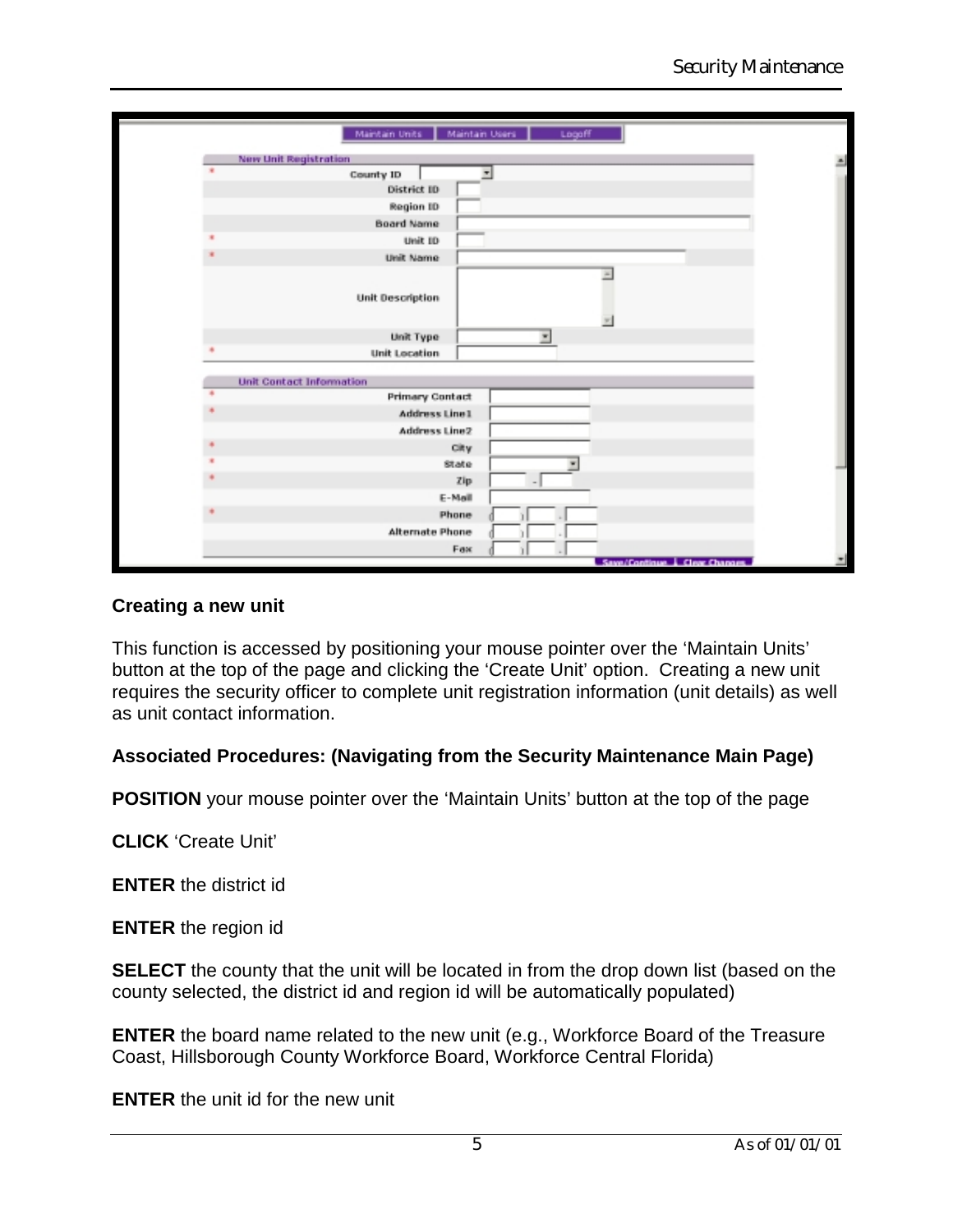**ENTER** the unit name

**ENTER** a unit description (e.g., One-Stop Center, Refugee Unit)

**SELECT** a unit type from the drop down list

**ENTER** the unit location (city or town that the unit is located)

**ENTER** the primary contact for the unit

**ENTER** the address of the unit (including street address, city, state, and zip)

**ENTER** a primary contact's e-mail address (if applicable)

**ENTER** the primary phone number for the unit

**ENTER** an alternate phone number for the unit (if applicable)

**ENTER** a fax number for the unit (if applicable)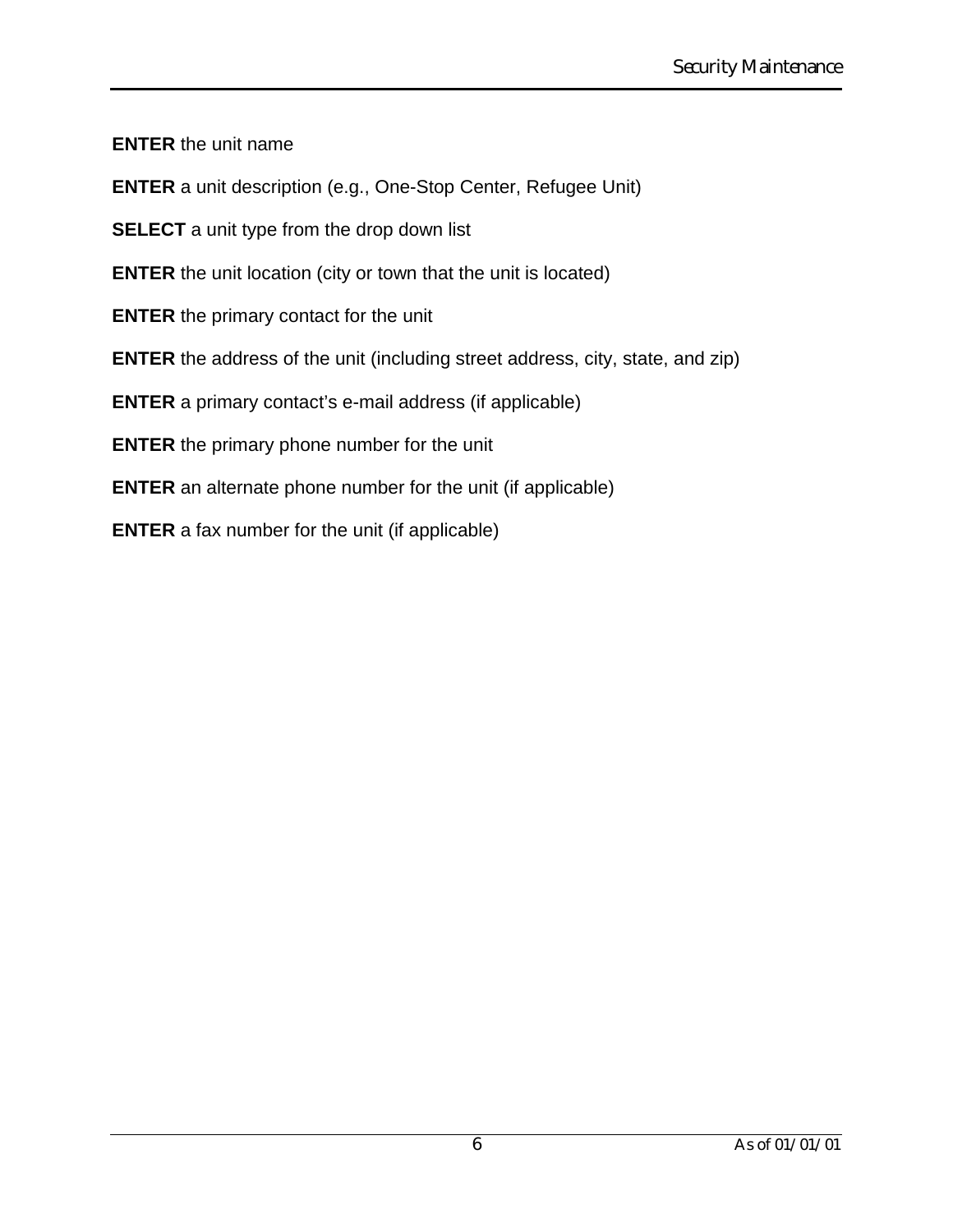| Maintain Units                                 | Maintain Osers         |         | Logaff |                                                            |  |
|------------------------------------------------|------------------------|---------|--------|------------------------------------------------------------|--|
|                                                | <b>Unit Search</b>     |         |        |                                                            |  |
|                                                | Region ID              |         |        |                                                            |  |
|                                                | County ID              | Alachua | ≖      |                                                            |  |
|                                                | Unit ID                |         |        |                                                            |  |
|                                                | <b>Unit Name</b>       |         |        |                                                            |  |
|                                                | <b>Unit Type</b>       |         |        |                                                            |  |
|                                                | <b>Primary Contact</b> |         |        |                                                            |  |
|                                                | Phone                  |         |        |                                                            |  |
|                                                | Zip                    |         |        | Search View All Units   Clear Changes                      |  |
| Required Fields: Information that is required. |                        |         |        | Information Bubbles Click on the bubble for specific help. |  |
|                                                |                        |         |        |                                                            |  |
|                                                |                        |         |        |                                                            |  |
|                                                |                        |         |        |                                                            |  |
|                                                |                        |         |        |                                                            |  |
|                                                |                        |         |        |                                                            |  |
|                                                |                        |         |        |                                                            |  |

## **Conducting a Unit Search**

This function is accessed by positioning your mouse pointer over the 'Maintain Units' button at the top of the page and clicking the 'Unit Search' option. A unit search can be done by entering in one or many parameters into the Unit Search function. These parameters include Region ID, County ID, Unit ID, Unit Name, Unit Type, Primary Contact, Phone and Zip code.

## **Associated Procedures: (Navigating from the Security Maintenance Main Page)**

**POSITION** your mouse pointer over the 'Maintain Units' button at the top of the page

**CLICK** 'Unit Search'

**ENTER** search parameters

**CLICK** 'Search'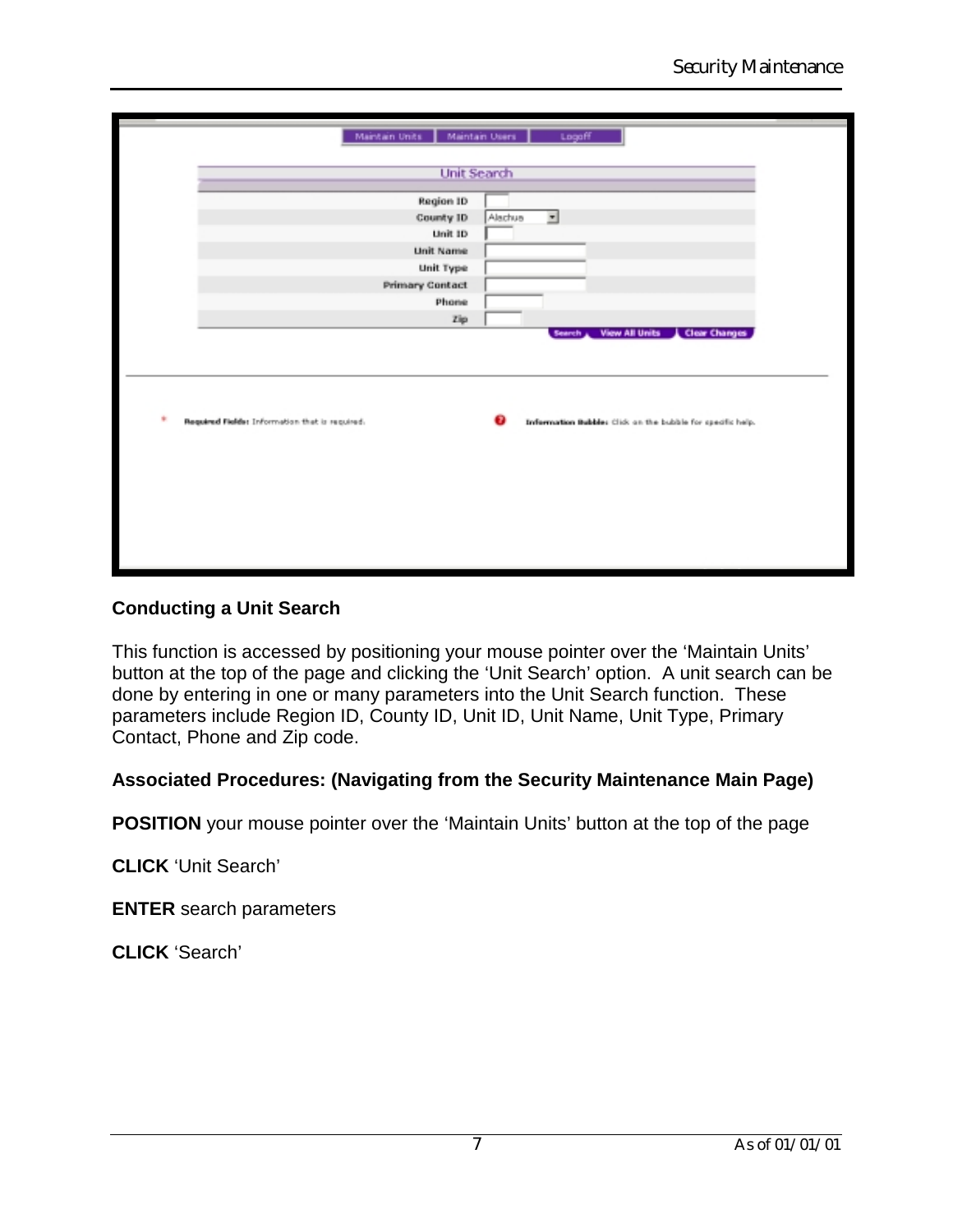|              |                                                |            |              |              | Maintain Units   Maintain Users | Logaff |     |                                                            |
|--------------|------------------------------------------------|------------|--------------|--------------|---------------------------------|--------|-----|------------------------------------------------------------|
|              |                                                |            |              |              |                                 |        |     |                                                            |
|              | <b>Unit Directory</b>                          |            |              |              |                                 |        |     | Records retrieved: 5                                       |
| Sort by:     | ⊡<br>Piegian ID                                | Gort       |              |              |                                 |        |     |                                                            |
|              |                                                |            |              |              |                                 |        |     |                                                            |
| Region<br>ID | County<br>$_{\rm ID}$                          | Unit<br>m  | Unit<br>Name | Unit<br>Түрө | Primary<br>Contact              | Phone  | Zip | View<br>Members                                            |
| 9            | 1                                              | 200        |              |              |                                 |        |     | View Members                                               |
| 9            |                                                | 205        |              |              |                                 |        |     | View Members                                               |
| 9            |                                                | 206        |              |              |                                 |        |     | View Members                                               |
| 9<br>9       |                                                | 470<br>602 |              |              |                                 |        |     | View Members<br>View Members                               |
|              |                                                |            |              |              |                                 |        |     | <b>Back</b>                                                |
|              |                                                |            |              |              |                                 |        |     |                                                            |
|              |                                                |            |              |              |                                 |        |     |                                                            |
|              |                                                |            |              |              |                                 |        |     |                                                            |
|              |                                                |            |              |              |                                 |        |     |                                                            |
| A.           | Required Fields: Information that is required. |            |              |              |                                 |        |     | Information Bubbles Click on the bubble for specific help. |
|              |                                                |            |              |              |                                 |        |     |                                                            |
|              |                                                |            |              |              |                                 |        |     |                                                            |
|              |                                                |            |              |              |                                 |        |     |                                                            |
|              |                                                |            |              |              |                                 |        |     |                                                            |
|              |                                                |            |              |              |                                 |        |     |                                                            |
|              |                                                |            |              |              |                                 |        |     |                                                            |
|              |                                                |            |              |              |                                 |        |     |                                                            |
|              |                                                |            |              |              |                                 |        |     |                                                            |
|              |                                                |            |              |              |                                 |        |     |                                                            |
|              |                                                |            |              |              |                                 |        |     |                                                            |
|              |                                                |            |              |              |                                 |        |     |                                                            |
|              |                                                |            |              |              |                                 |        |     |                                                            |
|              |                                                |            |              |              |                                 |        |     |                                                            |

## **Viewing Unit Search Results**

The Unit Search Results page is a listing of the results that met the initial unit search criteria. The results include the following information:

- Region ID
- County ID
- Unit ID
- Unit Name
- Unit Type
- Primary Contact
- Phone
- Zip

The results can be sorted and viewed by any of the above parameters. There is also a link to 'View the Members' of each listed unit.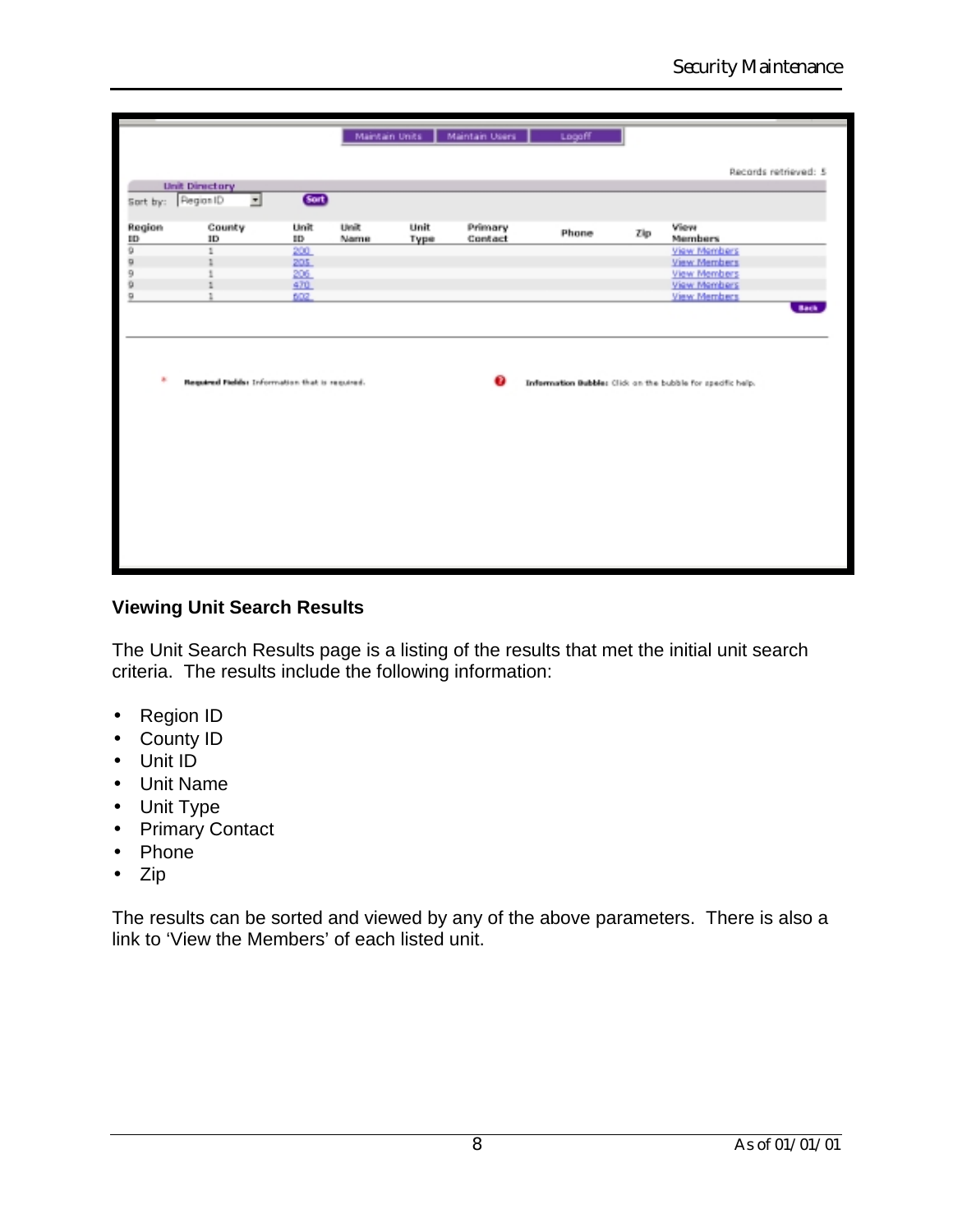|                |                                                |                   |           |                          | Maintain Units   Maintain Users   Logoff                   |  |
|----------------|------------------------------------------------|-------------------|-----------|--------------------------|------------------------------------------------------------|--|
|                | User Type Search                               |                   |           |                          |                                                            |  |
|                |                                                |                   |           |                          |                                                            |  |
| Keyword: Smith | <b>Contact Information</b>                     | Select User Type: | All Users | $\overline{\phantom{a}}$ |                                                            |  |
|                |                                                |                   |           |                          | Search                                                     |  |
|                |                                                |                   |           |                          |                                                            |  |
|                |                                                |                   |           |                          |                                                            |  |
|                |                                                |                   |           |                          |                                                            |  |
|                |                                                |                   |           |                          |                                                            |  |
| ж              | Required Fields: Information that is required. |                   |           | $\bullet$                | Information Bubble: Click on the bubble for specific help. |  |
|                |                                                |                   |           |                          |                                                            |  |
|                |                                                |                   |           |                          |                                                            |  |
|                |                                                |                   |           |                          |                                                            |  |
|                |                                                |                   |           |                          |                                                            |  |
|                |                                                |                   |           |                          |                                                            |  |
|                |                                                |                   |           |                          |                                                            |  |
|                |                                                |                   |           |                          |                                                            |  |
|                |                                                |                   |           |                          |                                                            |  |
|                |                                                |                   |           |                          |                                                            |  |
|                |                                                |                   |           |                          |                                                            |  |
|                |                                                |                   |           |                          |                                                            |  |
|                |                                                |                   |           |                          |                                                            |  |
|                |                                                |                   |           |                          |                                                            |  |
|                |                                                |                   |           |                          |                                                            |  |

## **Conducting a User Search**

This function is accessed by positioning your mouse pointer over the 'Maintain Users' button at the top of the page and clicking the 'User Search' option. A unit search can be done by entering in one or many parameters into the User Search function. These parameters include

#### **Associated Procedures: (Navigating from the Security Maintenance Main Page)**

**POSITION** your mouse pointer over the 'Maintain Users' button at the top of the page

**CLICK** 'User Search'

**ENTER** search parameters (include a keyword, such as the person's last name and select the user type)

**CLICK** 'Search'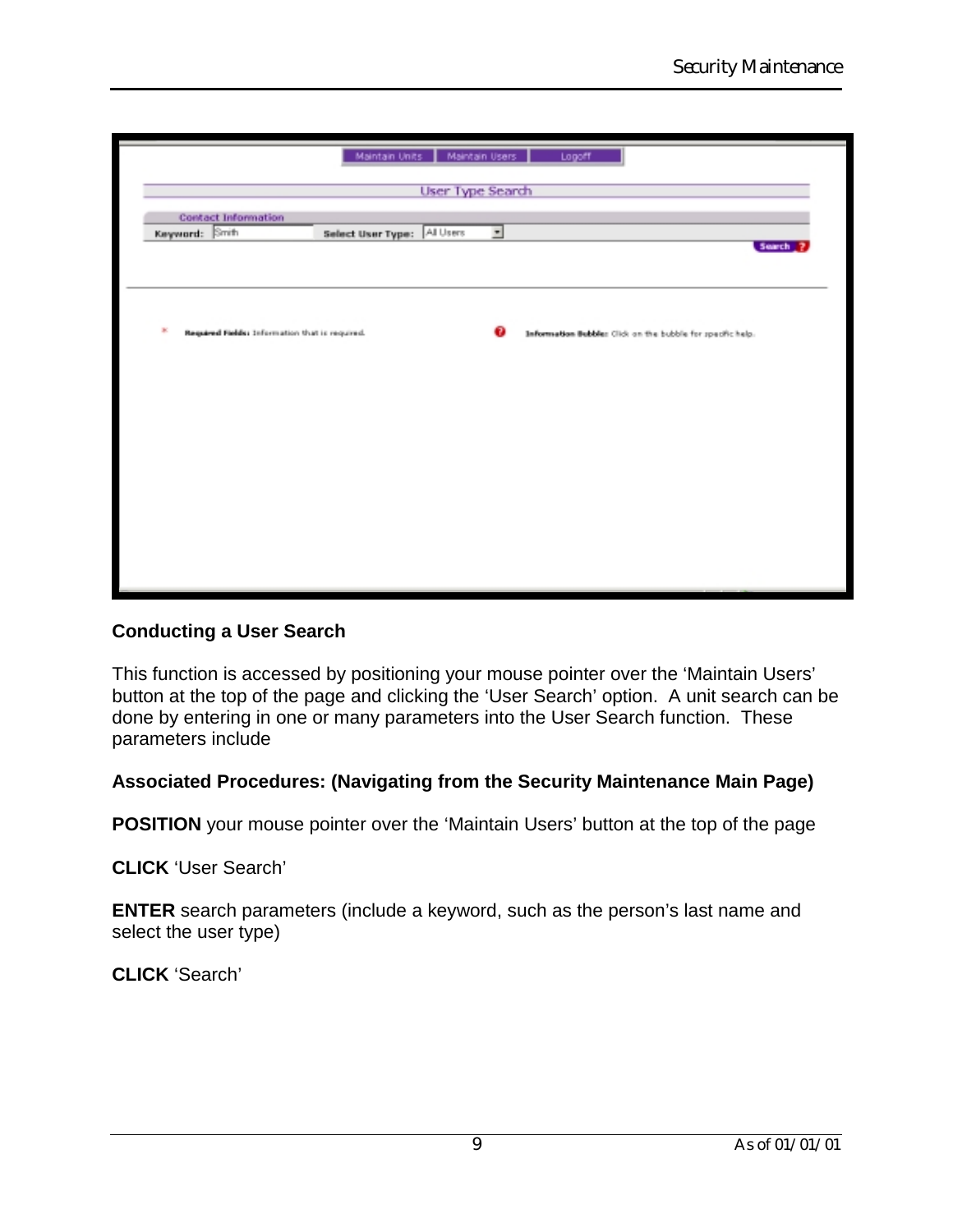| Keyword: Smith        | Select User Type:    | All Users<br>$\overline{\phantom{a}}$ |           |                                              |
|-----------------------|----------------------|---------------------------------------|-----------|----------------------------------------------|
|                       |                      |                                       |           | Search                                       |
| <b>Search Results</b> |                      |                                       |           | Records retrieved: 14                        |
| Sort by:              | Gan)<br>First Name = |                                       |           |                                              |
|                       |                      |                                       |           |                                              |
| <b>User</b>           | Name                 | Primary R/C/U                         | Type      | Privileges                                   |
| <b>SMITHA</b>         | SMITH, ALFRED        | 15/29/410                             |           | View/Edit Privileges                         |
| SMITHB                | SMITH, BRENDA        | 24/8/501                              |           | View/Edit Privileges<br>View/Edit Privileges |
| <b>SMITHDA</b>        | SMITH, DOROTHY       |                                       | 7/63/464  |                                              |
| <b>SMITHGW</b>        | SMITH, GEORGE        | 19/28/432                             |           | View/Edit Privileges<br>View/Edit Privileges |
| <b>SMETH)</b>         | SMITH, JACUELYN      |                                       | 17/53/423 |                                              |
| <b>SMITHKY</b>        | SMITH, KERRY         |                                       | 18/41/504 |                                              |
| <b>SMITHM</b>         | SMITH, MARIANNA      | 21/50/104                             |           | View/Edit Privileges                         |
| <b>SMITHMA</b>        | SMITH, MAUD          | 8/10/602                              |           | View/Edit Privileges                         |
| <b>SMITHR</b>         | SMITH, RENEE         | 13/5/412                              |           | View/Edit Privileges                         |
| <b>SMITHRA</b>        | SMITH, ROSEMARY      | 12/48/485                             |           | View/Edit Privileges                         |
| <b>SMITHRAOL</b>      | SMITH, ROSEMARY      | 12/48/403                             |           | View/Edit Privileges                         |
| SMITHSC               | SMITH, SAMUEL        | 15/29/410                             |           | View/Edit Privileges                         |
| <b>SMITHSX</b>        | SMITH, SYLVESTER     | 12/48/605                             |           | View/Edit Privileges                         |
| <b>SMITHTL</b>        | SMITH, TABATHA       | 21/50/486                             |           | View/Edit Privileges                         |

# **Viewing User Search Results**

The User Search Results page is a listing of the results that met the initial unit search criteria. The results include the following information:

- User id
- User Name
- Primary R/C/U
- Link to edit user privileges

The results can be sorted and viewed by any of the above parameters.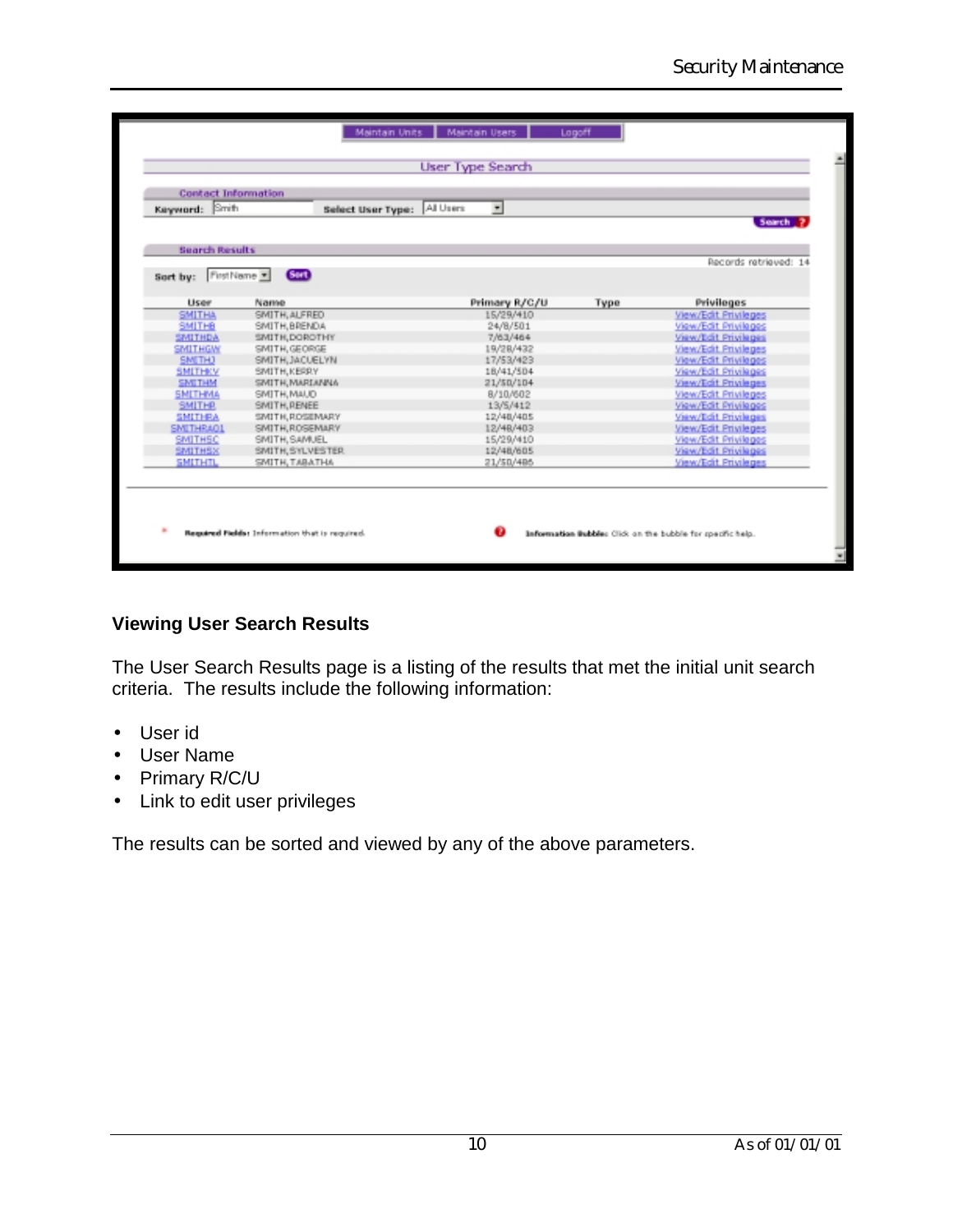| Maintain Units   Maintain Users  <br>Logoff                                                                                                                                                                                                                                                                                                                                                                                                                                                                    |
|----------------------------------------------------------------------------------------------------------------------------------------------------------------------------------------------------------------------------------------------------------------------------------------------------------------------------------------------------------------------------------------------------------------------------------------------------------------------------------------------------------------|
| Select your user type<br>Person responsible for working with clients to assess their skills and needs. The case manager then directs the clients to<br><b>Case Manager</b><br>the appropriate services based on their assessments. Click on the Case Manager button.<br>Person responsible for tracking the performance of case managers within their department. Supervisors also make the<br><b>Supervisor</b><br>final decisions on cases brought to them by case managers. Click on the Supervisor button. |
| Required Fields: Information that is required.<br>Information Bubble: Click on the bubble for specific help.                                                                                                                                                                                                                                                                                                                                                                                                   |
|                                                                                                                                                                                                                                                                                                                                                                                                                                                                                                                |
|                                                                                                                                                                                                                                                                                                                                                                                                                                                                                                                |
|                                                                                                                                                                                                                                                                                                                                                                                                                                                                                                                |

### **Creating a new user**

After the security officer receives and reviews a security access request form, the security officer should conduct a search in OSST to determine if there is currently an account open for the user.

After determining whether an account currently exists for the user, the security officer can begin the process of assigning a userid and password or sending the request form back to the supervisor with a reason for denial.

To begin adding a user, position your mouse pointer over the 'Maintain Users' button at the top of the page and clicking the 'Create User' option.

The first step in creating a new user is selecting the user type. There are two user types for OSST: case manager and supervisor.

- A case manager is defined as "a person responsible for working with clients to assess their skills and needs. The case manager then directs the clients to the appropriate services based on their assessments."
- A supervisor is defined as "a person responsible for tracking the performance of case managers within their department. Supervisors also make the final decisions on cases brought to them by case managers."

After selecting user type, the security officer is then prompted to create a user id and a password for the user.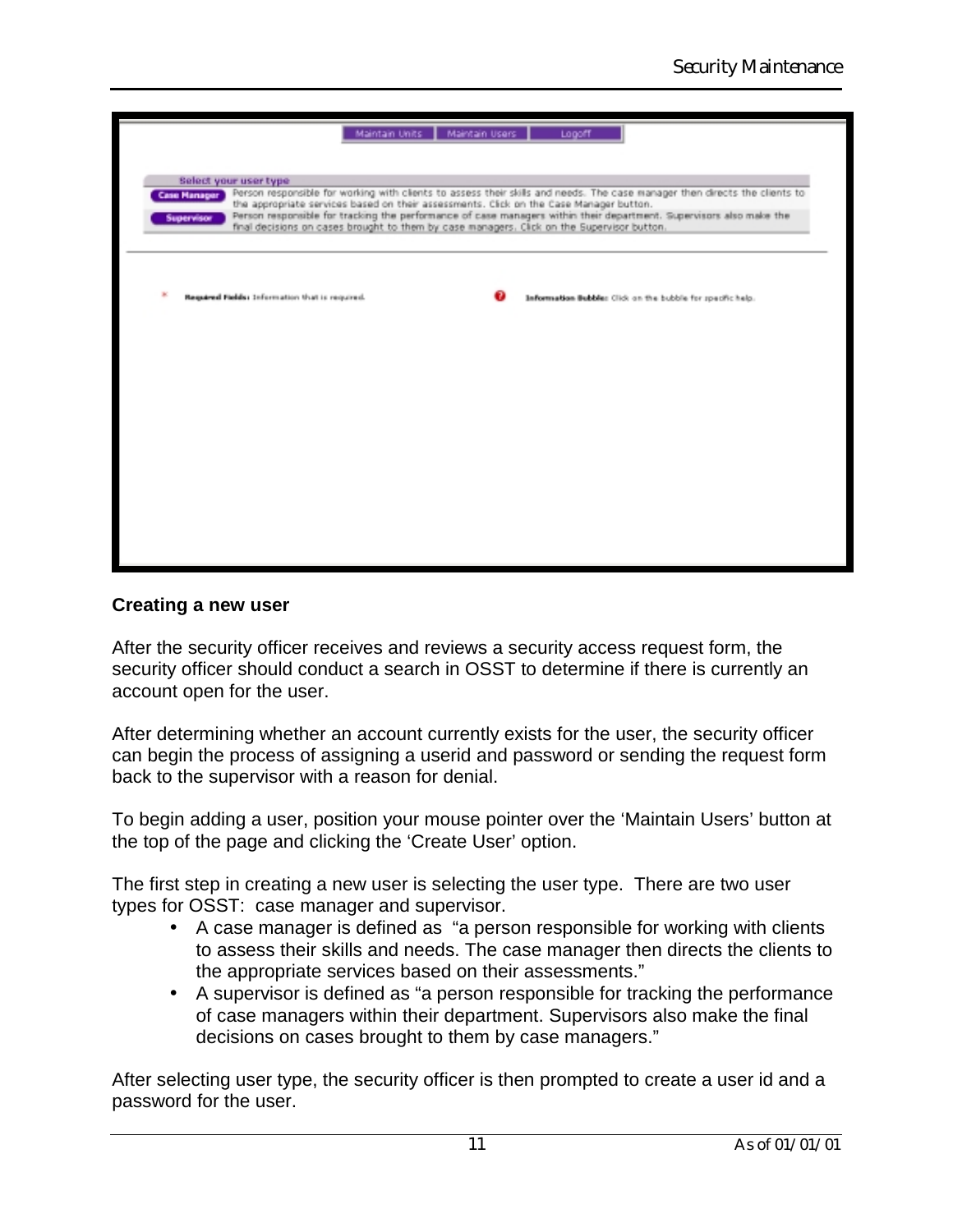| Maintain Units   Maintain Users                                                                    | Logoff                 |                                                            |  |
|----------------------------------------------------------------------------------------------------|------------------------|------------------------------------------------------------|--|
|                                                                                                    |                        |                                                            |  |
| Please assign a User ID such as the user's last name plus first                                    | New Case Manager Login |                                                            |  |
| initial and middle initial. By entering the users e-mail address they                              | User ID                |                                                            |  |
| will be able to retrieve their password later, in case it is forgotten.                            | Password               |                                                            |  |
|                                                                                                    | Verify Password        |                                                            |  |
| We request that you provide a helpful hint to remind you of your<br>password should you forget it. | Email                  |                                                            |  |
|                                                                                                    | <b>Helpful Hint</b>    |                                                            |  |
|                                                                                                    |                        | Continue                                                   |  |
|                                                                                                    |                        |                                                            |  |
|                                                                                                    |                        |                                                            |  |
|                                                                                                    |                        |                                                            |  |
|                                                                                                    |                        |                                                            |  |
|                                                                                                    |                        |                                                            |  |
| ×<br>Required Fields: Information that is required.                                                |                        | Information Bubble: Click on the bubble for specific help. |  |
|                                                                                                    |                        |                                                            |  |
|                                                                                                    |                        |                                                            |  |
|                                                                                                    |                        |                                                            |  |
|                                                                                                    |                        |                                                            |  |
|                                                                                                    |                        |                                                            |  |
|                                                                                                    |                        |                                                            |  |
|                                                                                                    |                        |                                                            |  |
|                                                                                                    |                        |                                                            |  |
|                                                                                                    |                        |                                                            |  |
|                                                                                                    |                        |                                                            |  |
|                                                                                                    |                        |                                                            |  |
|                                                                                                    |                        |                                                            |  |
|                                                                                                    |                        |                                                            |  |
|                                                                                                    |                        |                                                            |  |

## **Creating a User id and Password for a New User**

This page will prompt you to assign the user a User ID and an initial pssword for OSST. A suggestion is to assign a user id such as his/her last name plus first initial and middle initial.

## **Associated Procedures:**

I. Creating a New User

**POSITION** your mouse pointer over the 'Maintain Users' button at the top of the page

**CLICK** 'Create User'

**SELECT** the user type (case manager or supervisor)

**ASSIGN** the user id

**ASSIGN** the user's password

**CONFIRM** the user's password

**ENTER** the user's e-mail address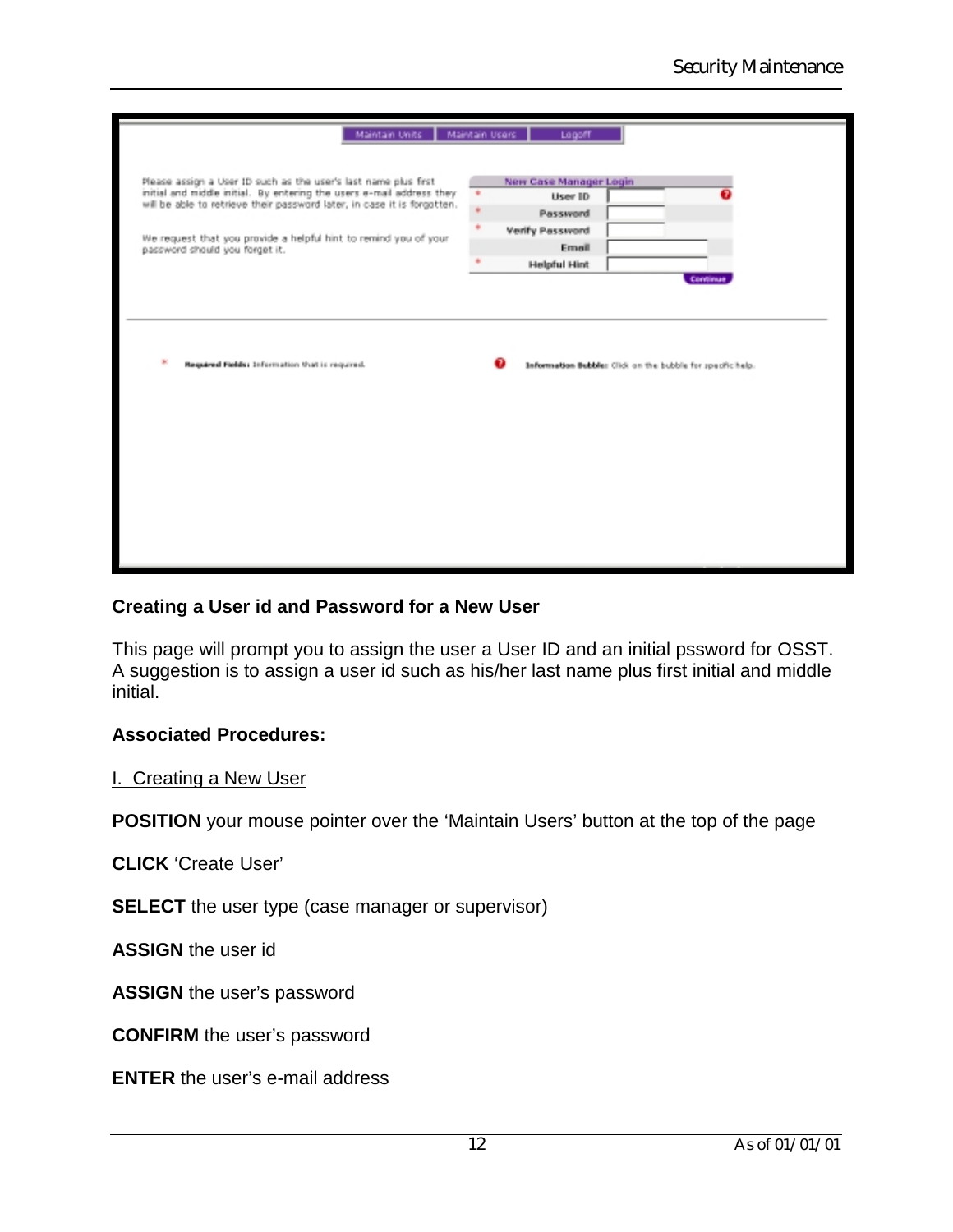**ENTER** a helpful hint as a prompt for the user's password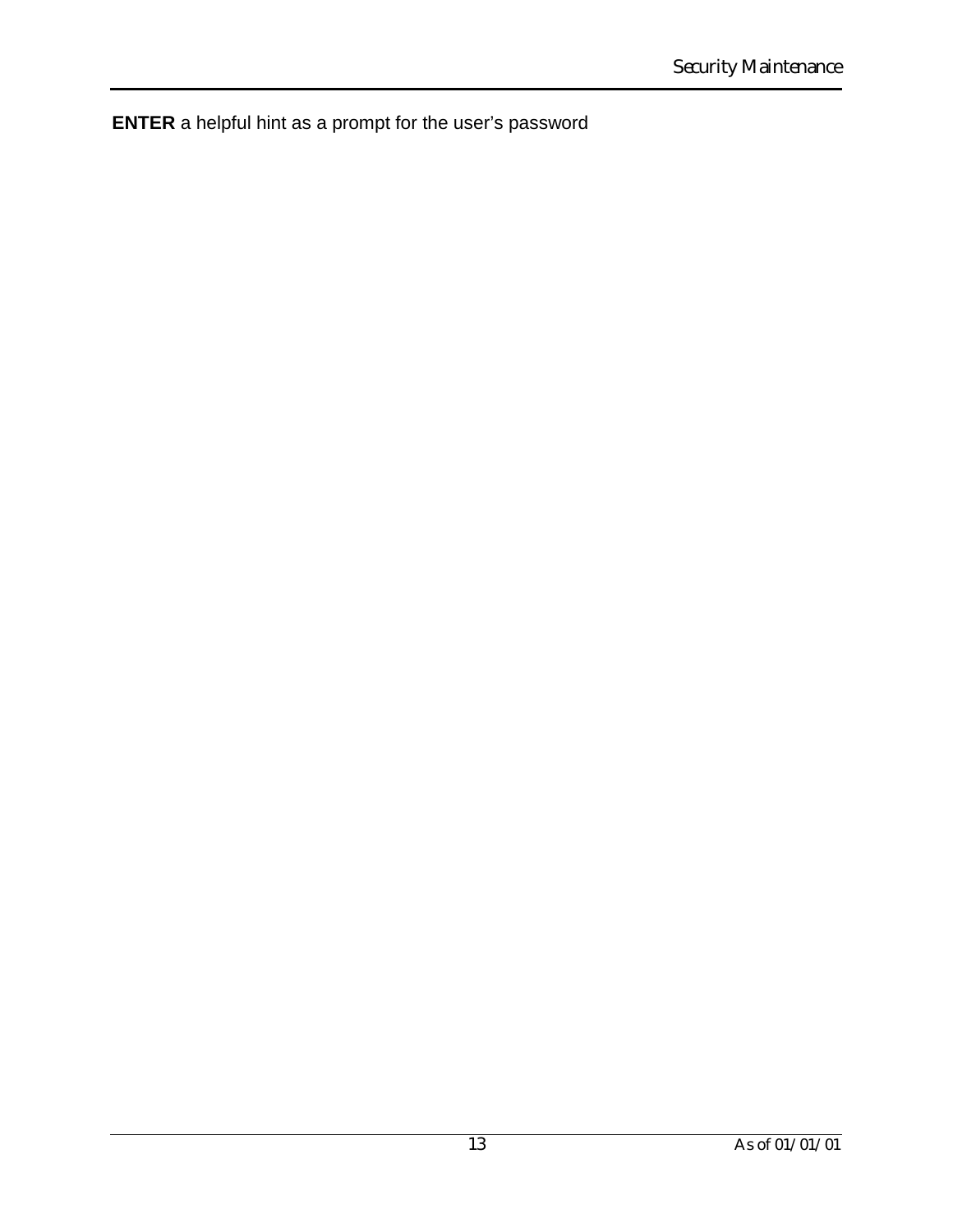| Maintain Units   Maintain Users<br>Logoff                            |                                                            |
|----------------------------------------------------------------------|------------------------------------------------------------|
| New Case Manager Account Information                                 |                                                            |
| <b>Primary Unit Information</b><br>SeintLucie $\boxed{\blacksquare}$ |                                                            |
| <b>Contact Information</b>                                           |                                                            |
| <b>First Name</b><br><b>Middle Name</b><br><b>Last Name</b>          |                                                            |
| Job Title<br>Phone                                                   |                                                            |
| Fax<br>smithje@eol.com<br>E-mail<br>Save/Continue Clear Changes ?    |                                                            |
|                                                                      |                                                            |
| Required Fields: Information that is required.                       | Information Bubble: Click on the bubble for specific help. |
|                                                                      |                                                            |

## **Entering Account Information for a New User**

This page will prompt you to enter information related to the user's primary unit and contact information.

## **Associated Procedures:**

#### I. Entering Account Information

**SELECT** the county in which the user's primary unit is located

**SELECT** the user's primary unit

**ENTER** the user's first, middle and last name

**ENTER** the user's job title

**ENTER** the user's phone number

**ENTER** the user's fax number

**CLICK** 'Save/Continue'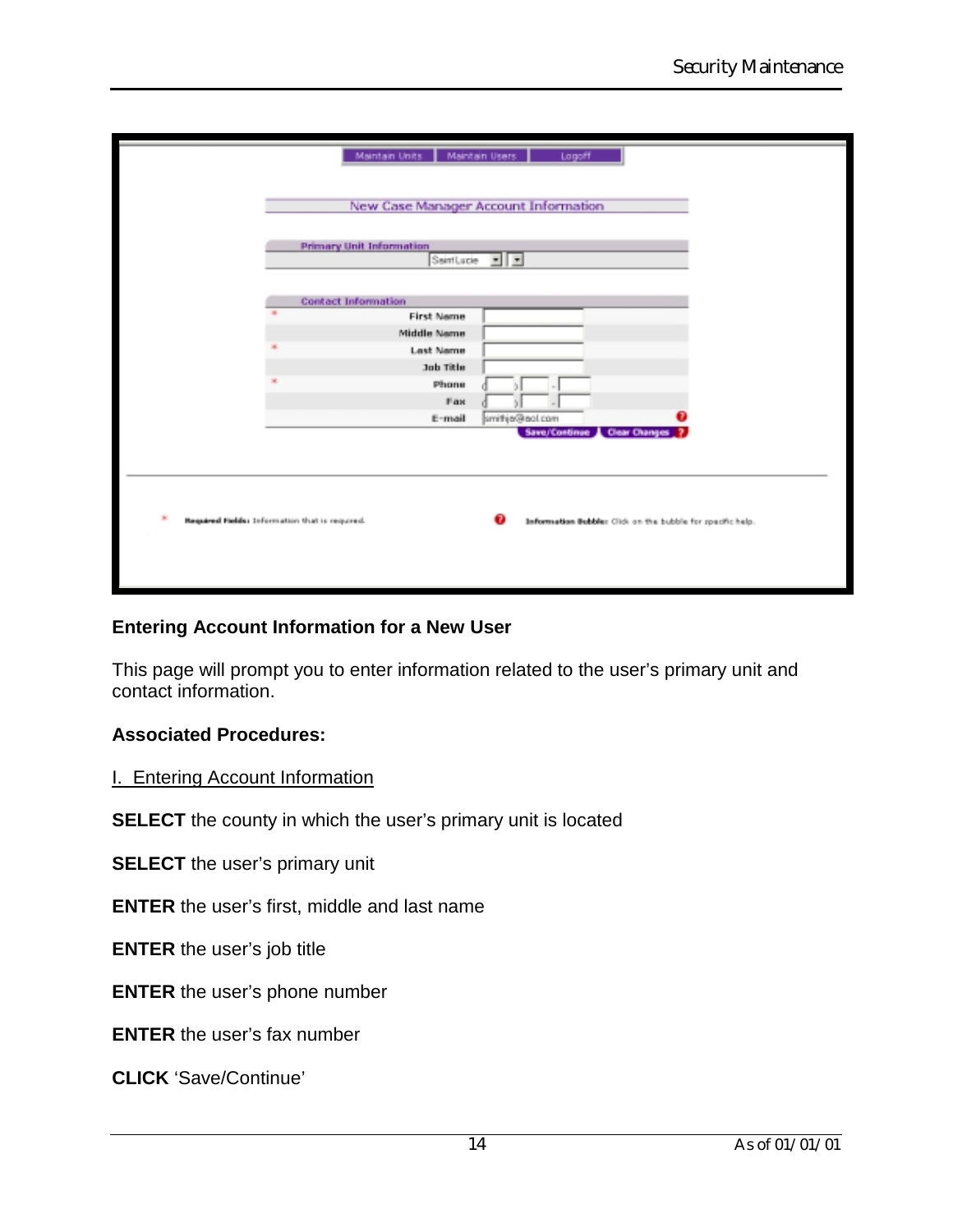| <b>Bearch Results</b>                                        |                      |
|--------------------------------------------------------------|----------------------|
|                                                              |                      |
|                                                              | Records retrieved: 9 |
| (Scrib)<br>FirstName =<br>Sort by:                           |                      |
| <b>Lisaer</b><br>Name<br>Primary R/C/U<br>Type               | <b>Privileges</b>    |
| BROWN-SG<br>BROWN-CONE, SUSAN<br>D/54/4D3                    | View/Edit Privileges |
| <b>BROWNA</b><br>BROWN, ANGELA<br>15/29/432                  | View/Edit Privileges |
| BROWNCI<br>BROWN, CHRIS<br>9/1/470                           | View/Edit Privileges |
| BROWND<br>BROWN, DIANA<br>24/36/414                          | View/Edit Privileges |
| BROWNESL<br>BROWNE, SHERRY<br>9/1/470                        | View/Edit Privileges |
| BROWN, SANDRA<br>11/64/421<br>BROWNS                         | View/Edit Privileges |
| 20/56/403<br>Case Manager<br><b>BROWNTM</b><br>Brown, Tina   | View/Edit Privileges |
| BROWNTS<br>BROWN, THERESA<br>21/50/412<br>Case Manager       | View/Edit Privileges |
| <b>BROWNW</b><br>BROWN, WILLIAM<br>23/13/434<br>Case Manager | View/Edit Privileges |
|                                                              |                      |
|                                                              |                      |
|                                                              |                      |
|                                                              |                      |
|                                                              |                      |

## **Verifying Account Information for a New User**

After entering in the user's primary unit information and contact information, the user will be prompted with the User Search screen. The purpose of this is to conduct a search and verify the user has been added to the system.

Additionally, from this screen, the security officer can link to 'View/Edit Privileges' for a new user.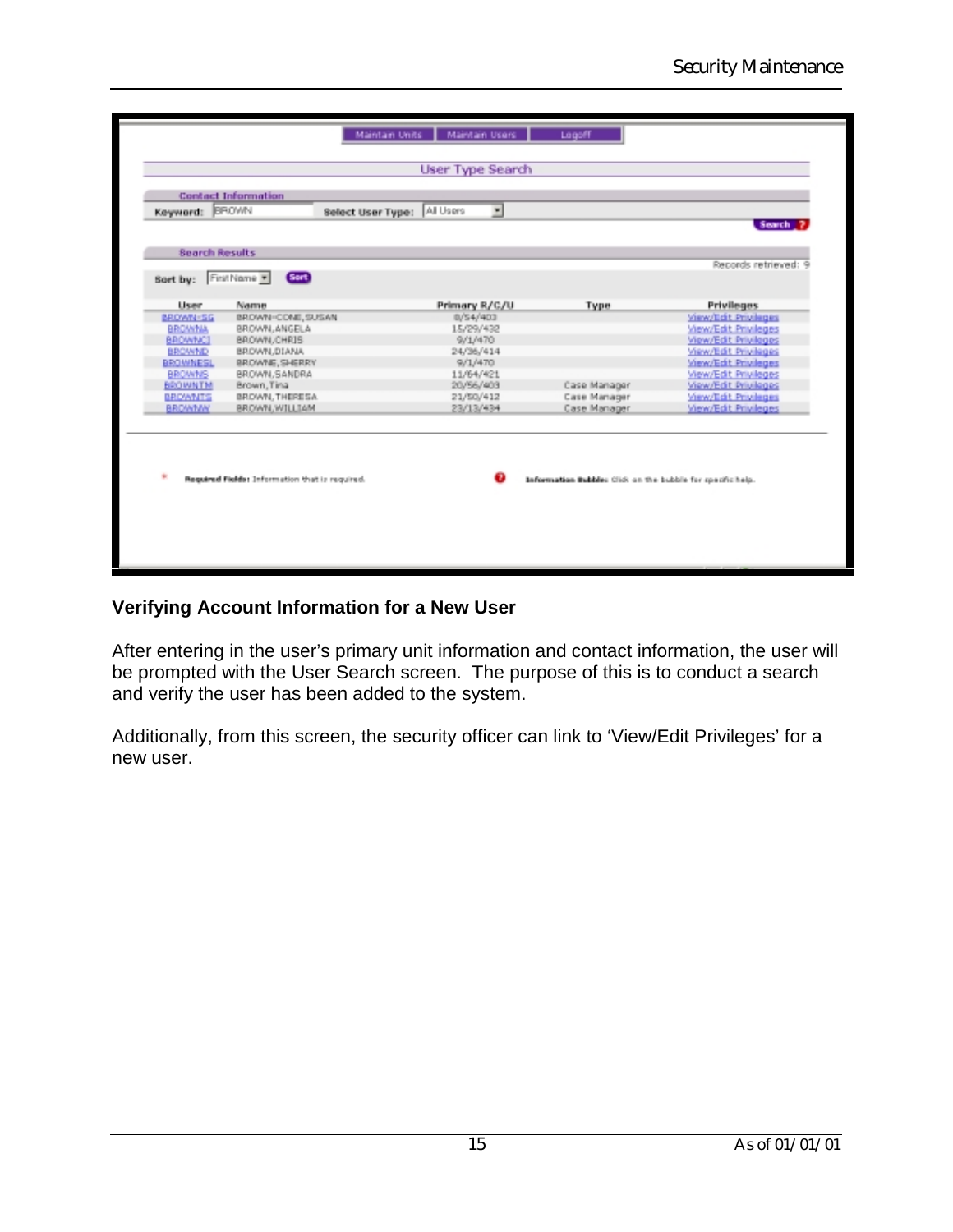| <b>User Type</b>                 |                       |                                            |                            |
|----------------------------------|-----------------------|--------------------------------------------|----------------------------|
| Contact Information              |                       | ₽                                          |                            |
| Demographic<br>Information       |                       | ₽                                          |                            |
| Education                        |                       | ╔                                          |                            |
| <b>Household Members</b>         |                       | ₽                                          |                            |
| Goals and Interests              |                       | ₽                                          |                            |
| Needs and Barriers               |                       | ₽                                          |                            |
| <b>Steps to Self Sufficiency</b> |                       | R                                          |                            |
| <b>Service and Training Plan</b> |                       | ₽                                          |                            |
| <b>Employment Plan</b>           |                       | ╔                                          |                            |
| Job History/Placement            |                       | ₽                                          |                            |
| Outcomes and Follow-ups          |                       | R                                          |                            |
| <b>User Access Profile</b>       |                       |                                            |                            |
|                                  |                       | Enter security profile information below ] |                            |
| R/C/U                            | Туре                  | Classification                             | <b>Security Privileges</b> |
| 20/S6/403                        | Secondary             | Case Manager                               | Update                     |
| ÷                                | Select county to add. |                                            | Update & Cancel            |

## **Editing User Privileges**

The menu access page allows the security officer to edit which areas within OSST a user is permitted update access.

From this page, a security officer can also update a user's access profile (primary, secondary R/C/U).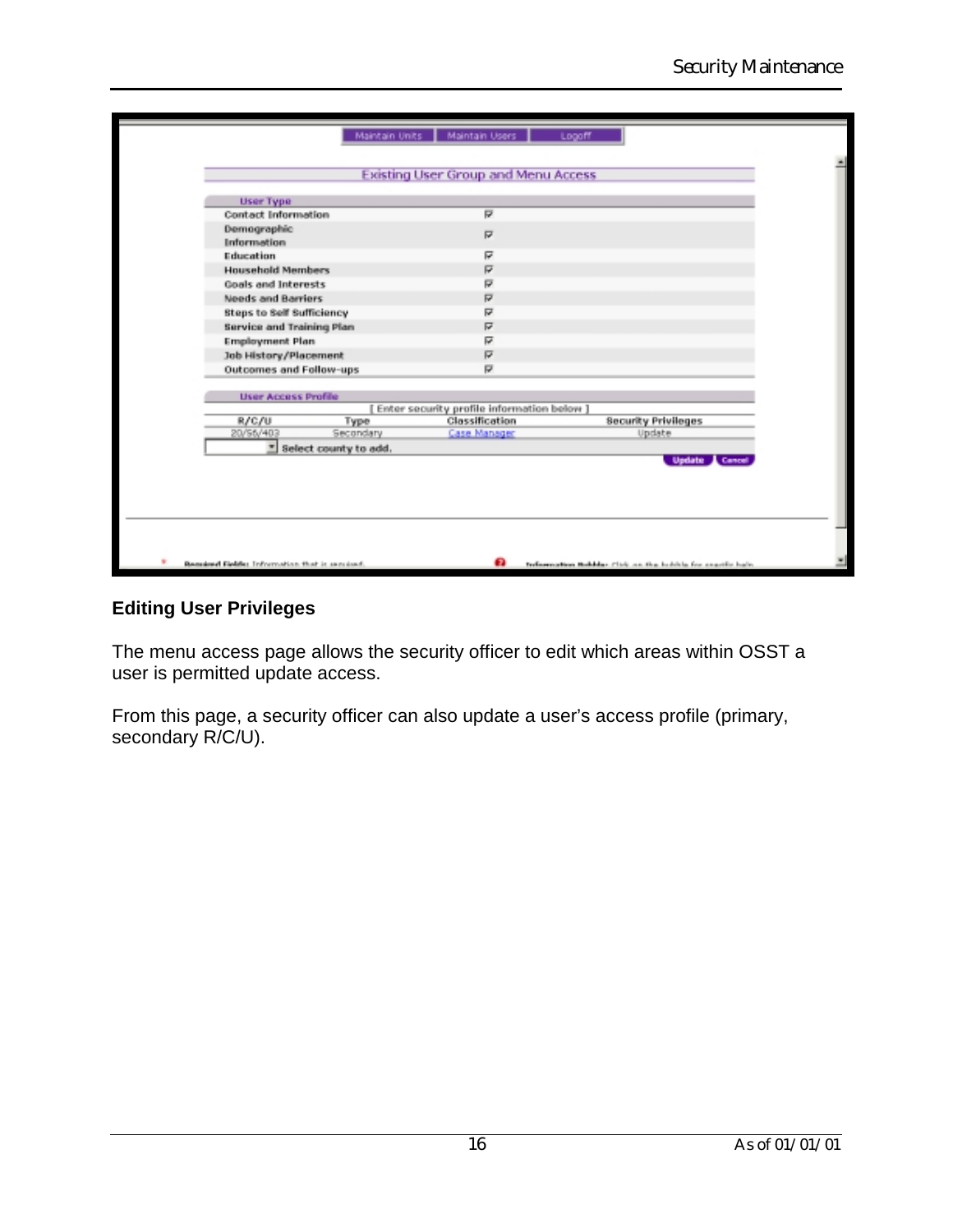| Service Tracking                                                         |                                                                                                                                                     |
|--------------------------------------------------------------------------|-----------------------------------------------------------------------------------------------------------------------------------------------------|
|                                                                          | Click on the other help bubbles to get information about individual fields. For more in depth help, click the Help button in the upper right comer. |
| <b>Bubble Help:</b> When you see a help<br>ids on it to view help above! | Login                                                                                                                                               |
|                                                                          | Login Information<br>Enter User ID and Password Below                                                                                               |
|                                                                          | User ID<br>Password                                                                                                                                 |
|                                                                          | Change Password 21 Login 2                                                                                                                          |
|                                                                          |                                                                                                                                                     |
| Required Fields: Information that is required.                           | Information Bubbles Click on the bubble for specific help.                                                                                          |
|                                                                          |                                                                                                                                                     |
|                                                                          |                                                                                                                                                     |
|                                                                          |                                                                                                                                                     |
|                                                                          |                                                                                                                                                     |
|                                                                          |                                                                                                                                                     |
|                                                                          |                                                                                                                                                     |

### **Resetting a user's password**

Users have the ability to change their own passwords. This is done from the OSST Login screen. In the case that a user forgets his/her password, there is functionality that allows the security officer to reset the password.

Resetting a user's password is not done within the Security Maintenance pages. Instead, a security officer accesses this functionality through the OSST login screen. using his/her security user id and password.

#### **Associated Procedures:**

I. Resetting a user's password (security officer must access through OSST login screen, and must enter your security user id and password into the OSST user id and password fields)

**ENTER** to your security user id and password

**CLICK** 'Change Password'

**OVERWRITE** the displayed user id with the user id of the user whose password you wish to change

**ENTER** the user's new password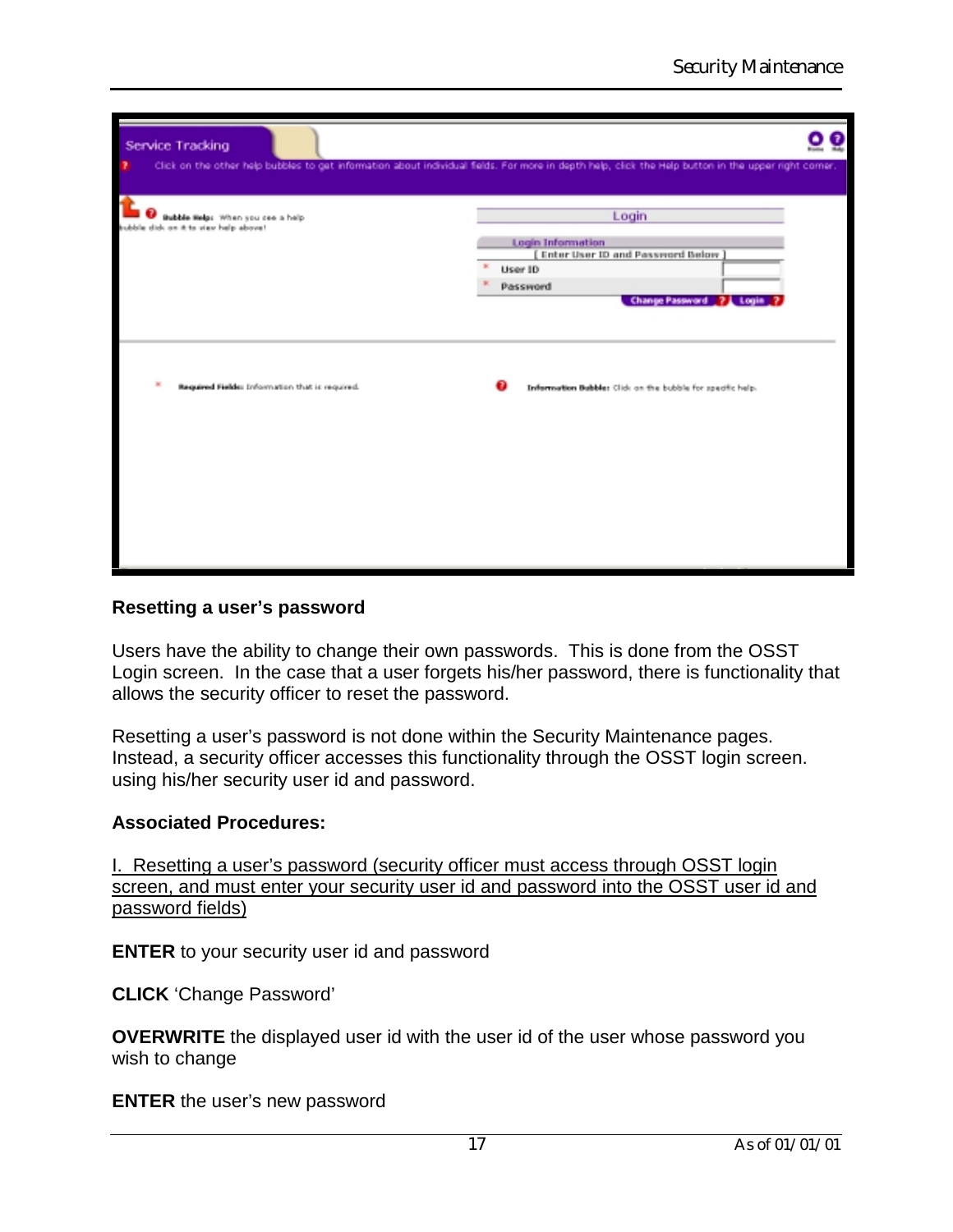**REENTER** the user's new password to confirm the change

## **CLICK** 'Continue'

### **Helpful Tips:**

**Tip 1**: The process to have a user password reset may vary according to local region processes (phone call vs. e-mail based request).

**Tip 2**: After resetting a password, encourage the user to change the password after logging in for the first time.

**Tip 3:** Passwords are not reset for a third party. The user must request to have the password reset (if a supervisor makes the request they will not be given the new password).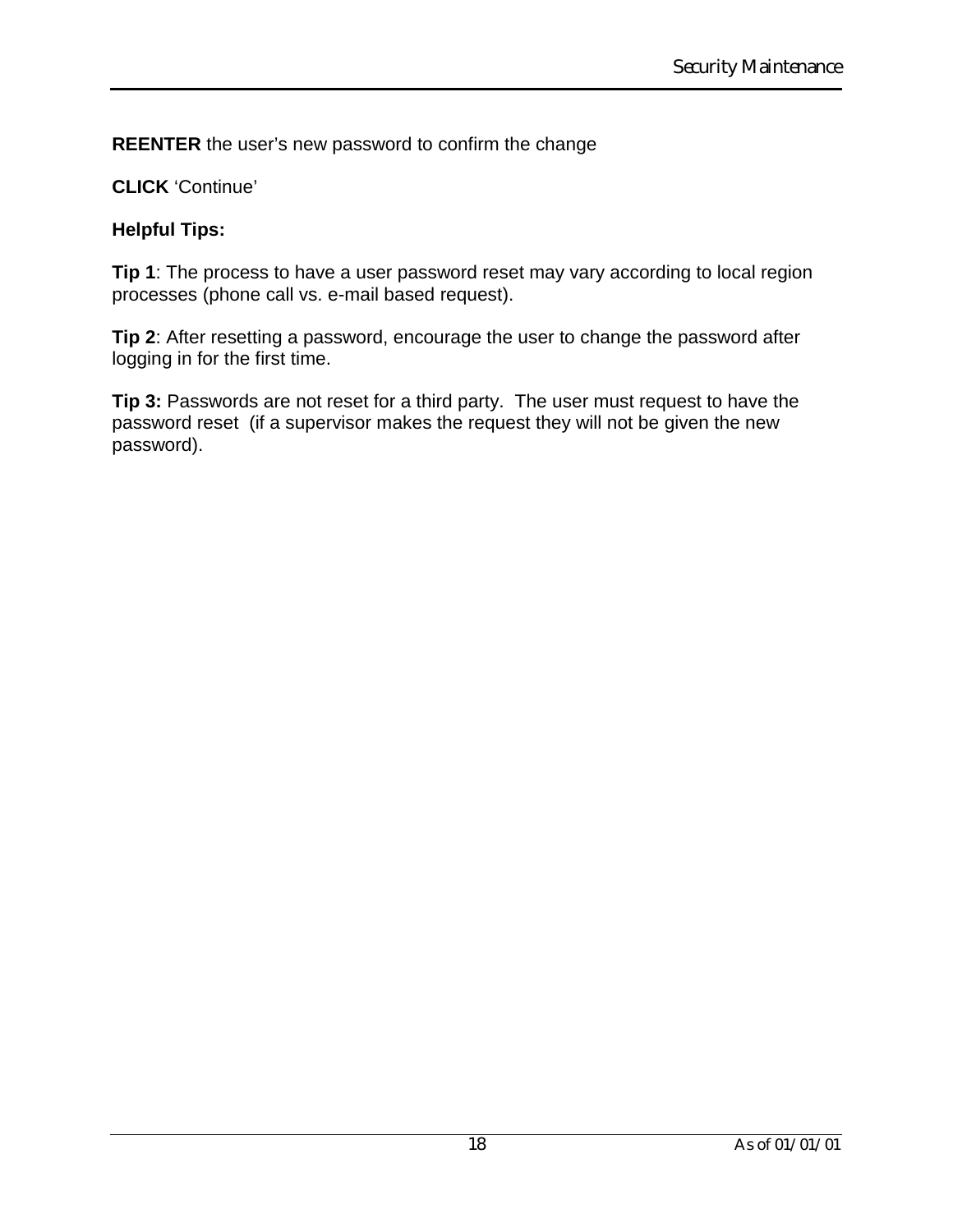

Now it's your turn to practice using the system! Here are the scenarios:

- Adding /Editing Unit Detail
- Conducting a Unit Search
- Viewing/Sorting Unit Search Results
- Conducting a User Search
- Adding a User
- Adding/Editing a User's Security Profile
- Resetting a User's password